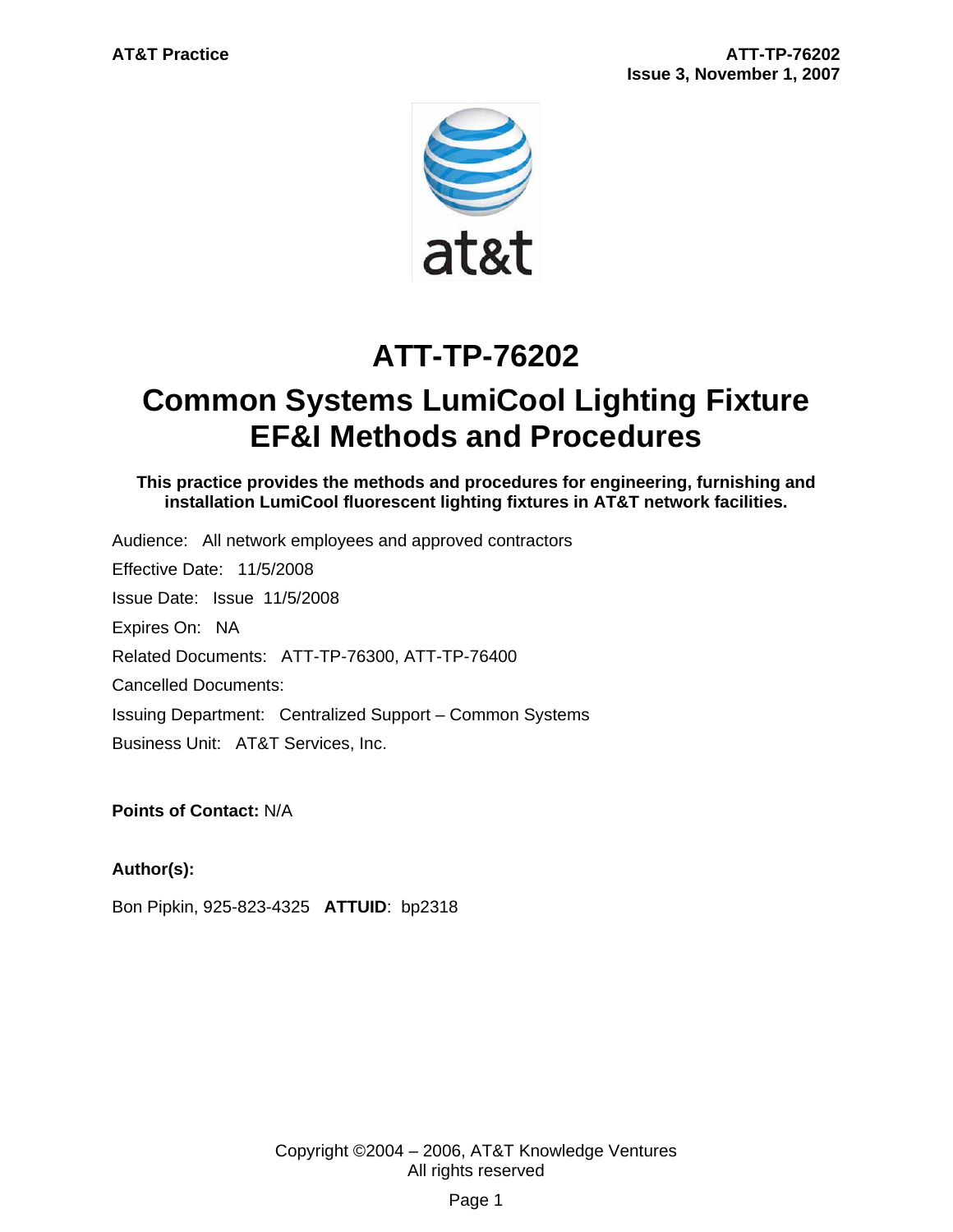## **Table of Contents**

| 2.             |     |  |  |
|----------------|-----|--|--|
| 3 <sub>1</sub> |     |  |  |
|                | 3.1 |  |  |
|                |     |  |  |
|                |     |  |  |
| 4.             |     |  |  |
|                |     |  |  |
|                |     |  |  |
| 5 <sub>1</sub> |     |  |  |
| 6.             |     |  |  |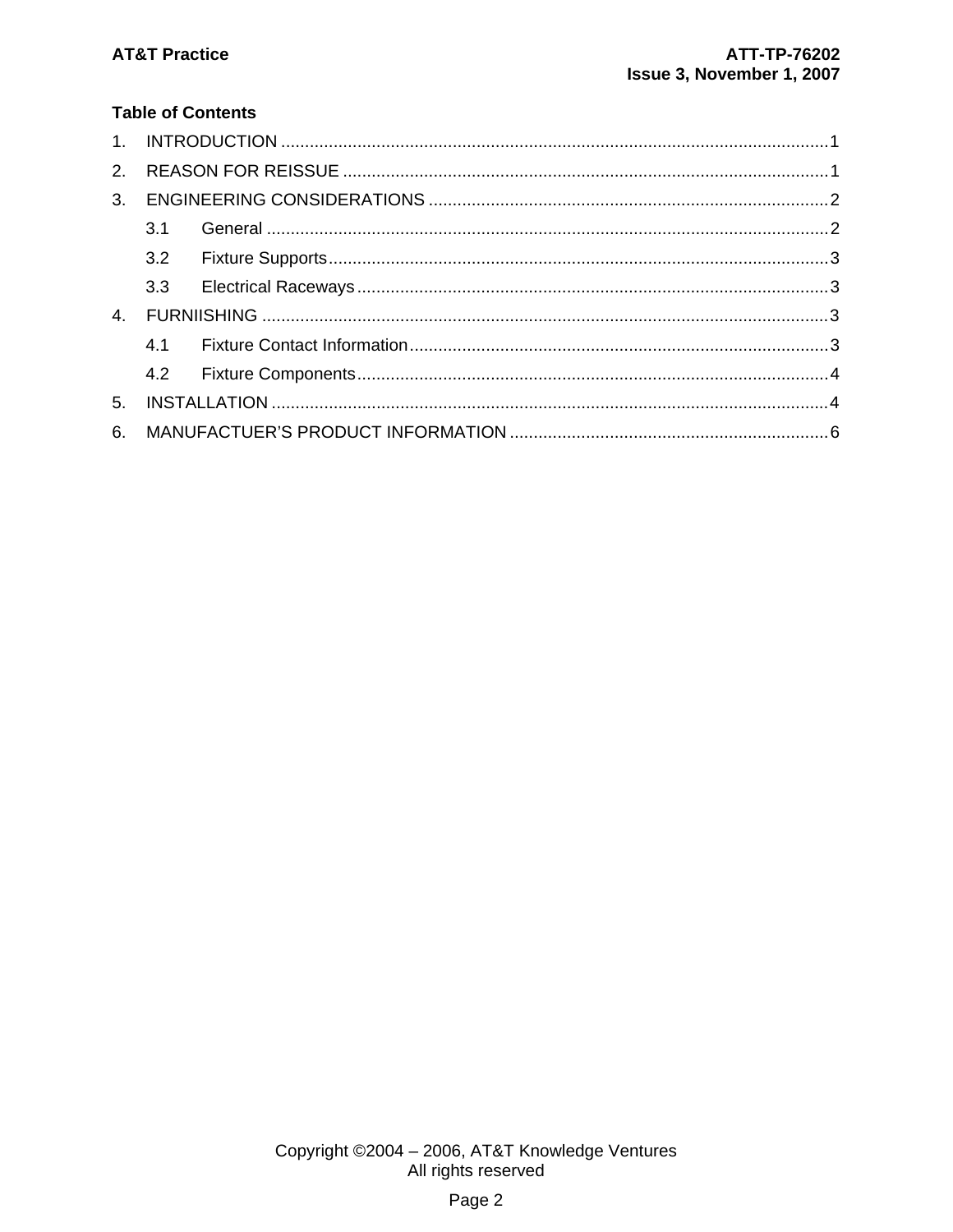## **1. INTRODUCTION**

This practice provides the methods and procedures for engineering, furnishing and installing the LumiCool lighting fixture in AT&T network equipment facilities. This practice shall be used in conjunction with ATT-TP-76300 and ATT-TP-76400 which cover additional engineering and installation requirements associated with network equipment lighting and AC distribution.

LumiCool fixtures include an integral means of distributing conditioned air directly into equipment aisles with minimal impact on overhead cabling and ironwork arrangements. LumiCool fixtures have the below physical and electrical characteristics as illustrated in Figure 1 and the product information included at the end of this practice.

- A. Available in 5' and 10' lengths.
- B. Include protective covers that will reasonably prevent the dislodging or shattering of the light bulbs as result of normal office activities.
- C. Have an integrated latching and alignment mechanism for attaching adjacent fixtures together...
- D. Are equipped with a 10" diameter air inlet opening for connecting the fixture to the office HVAC system via flexible duct.
- E. Include an integral 14 gauge 1-5/8 x 13/16" U channel and hardware for attaching fixtures to traditional office auxiliary framing channels.
- F. Include a 6-conductor wire harness with quick connect terminals for end-to-end fixture electrical and switch control connections. The color scheme of the wiring harness is black/white/green/red/blue/yellow.
- G. Has 7/8" knockouts for branch circuit access on top surface of both ends.

| Issue | <b>Date</b> | <b>Description of Changes</b>                                                                                                         | <b>Author</b>        |
|-------|-------------|---------------------------------------------------------------------------------------------------------------------------------------|----------------------|
| 3     | 11/1/2007   | 1. Paragraph 3.1: Use of this fixture is now an option rather<br>than a required first choice when engineering equipment<br>lighting. | <b>Bon</b><br>Pipkin |

#### **2. REASON FOR REISSUE**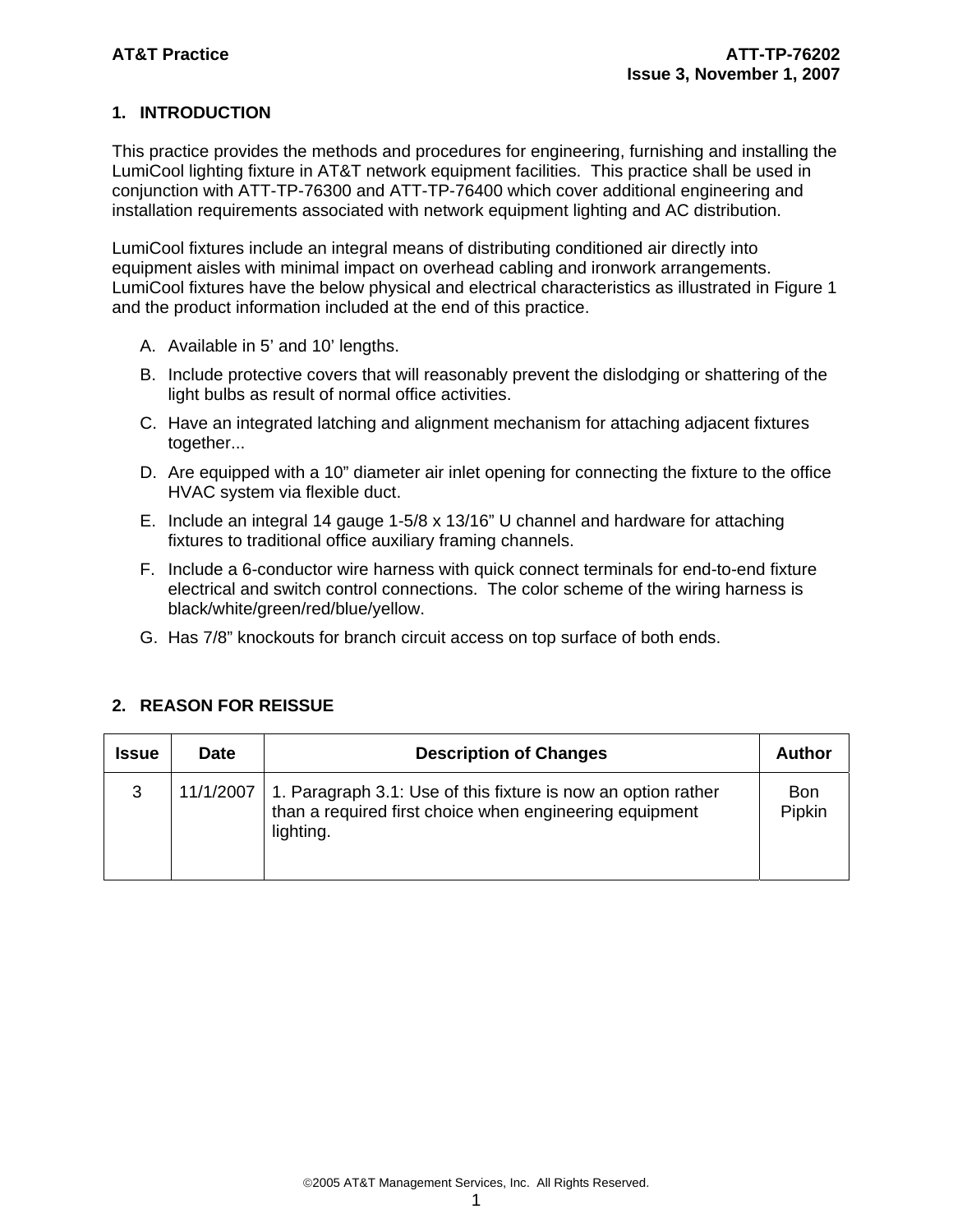

**Figure 1** – **Cross section: LumiCool fixture installed in line-up.**

## **3. ENGINEERING CONSIDERATIONS**

#### *3.1 General*

LumiCool fixtures may be EF&I'd for equipment areas where use of the fixture is deemed preferable for equipment cooling by design engineer.

The objective for equipment areas equipped with LumiCool fixtures is for each 5-foot section of lighting fixture to be connected to the office HVAC ducting via a 10" diameter flexible duct. Office cable racking arrangements shall be accordingly planned and installed to accommodate this objective where possible.

Unless otherwise negotiated for a particular job or service area, AT&T's HVAC contractors will install flexible ducting between LumiCool fixtures and the office HVAC system. AT&T's detail engineering service provider shall accordingly notify AT&T's local real estate representative as soon as the equipment lighting and superstructure arrangements are conducive to flexible ducting installation.

In order to reduce equipment lighting energy costs LumiCool fixtures shall only be ordered with T-8 bulbs and electronic ballasts. For branch circuit loading and balancing purposes each 5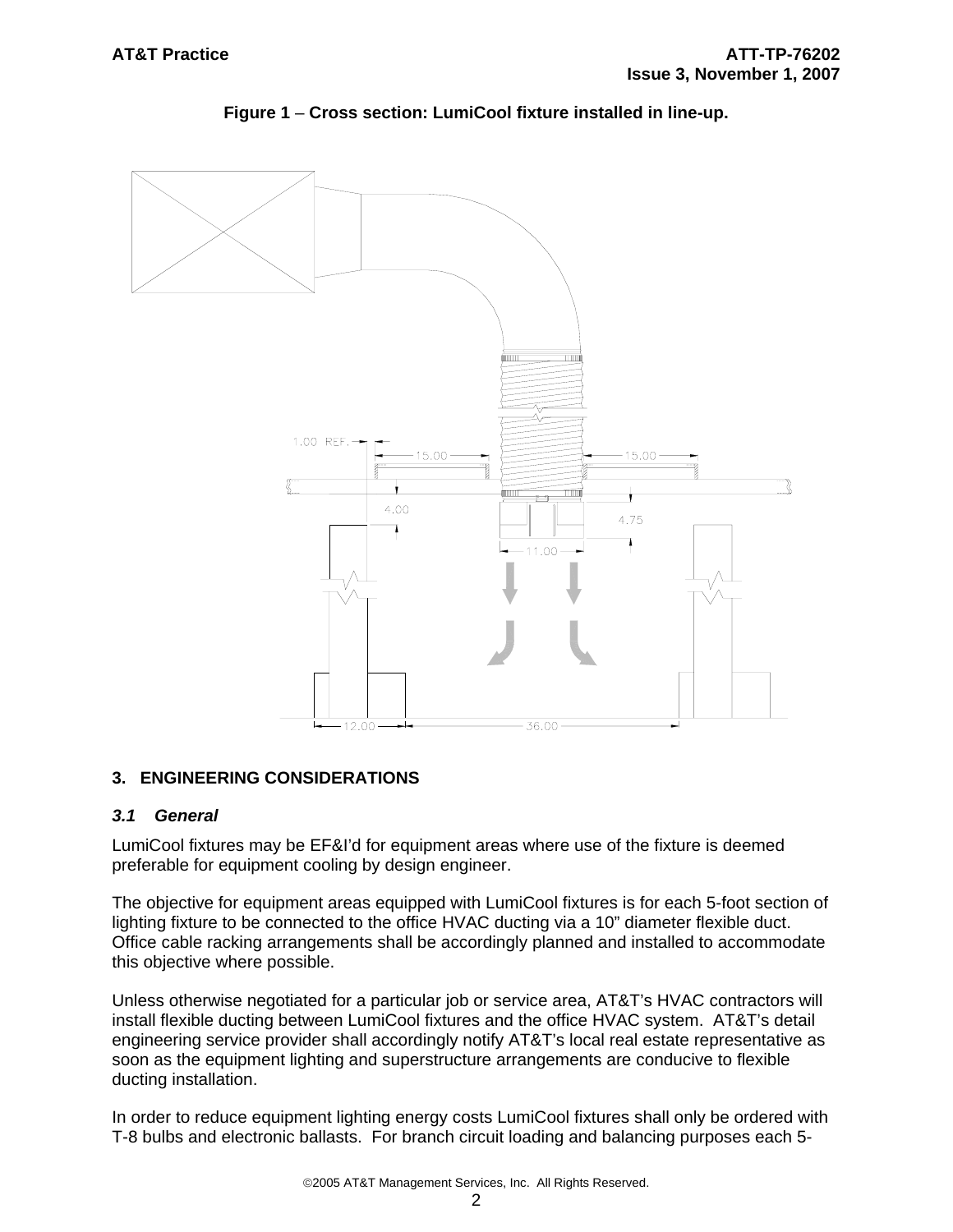foot LumiCool fixture has a load value of 29 watts and each 10-foot fixture has a load value of 56 watts.

## *3.2 Fixture Supports*

LumiCool fixtures shall be supported by direct attachment to office auxiliary framing channels with supplied hardware where possible. Fixture supports shall be located no more than 6'-0" apart and no more than 2'-0" from the end of a fixture. Two supports shall be provided for stand-alone fixtures.

5/8" threaded fasteners shall be used when it is necessary to support LumiCool fixtures by other than direct attachment to auxiliary framing channels. Suspended fixtures shall have a diagonal sideways brace at every support and a diagonal endways brace at each end of a line of fixtures when fixtures are suspended more than 18 inches below their support member.

#### *3.3 Electrical Raceways*

Electrical raceways feeding equipment lighting and other apparatus shall be engineered and installed so as not to block the extension and placement of overhead superstructure and cabling.

All connections to electrical raceways and apparatus shall be made with threaded fittings rather than set-screw type connections.

Rigid metallic conduit, intermediate metal conduit, EMT or JMC cable etc. shall be utilized for all AC circuits.

Electrical raceways shall be supported by apparatus intended for that purpose. The use of hose clamps, cord, tie wraps, beam clamps (unless supporting it directly to a beam), and other similar material shall not be used to support electrical raceways.

Three feet of unsupported NEC approved flexible metal conduit may be used between electrical raceways and lighting fixtures. Cord or tie wraps may be used to hold flexible metal conduit in place but not as a means of support.

Approved flexible conduit, i.e. JMC, or armored cable shall be used to transition electrical raceways from auxiliary framing or cable rack support members to wall mounted electrical boxes and apparatus.

#### **4. FURNIISHING**

#### *4.1 Fixture Contact Information*

The following information was valid when this practice was initially released. Fixtures and components will be available through the distributor listed in the following table on 2/21/2005.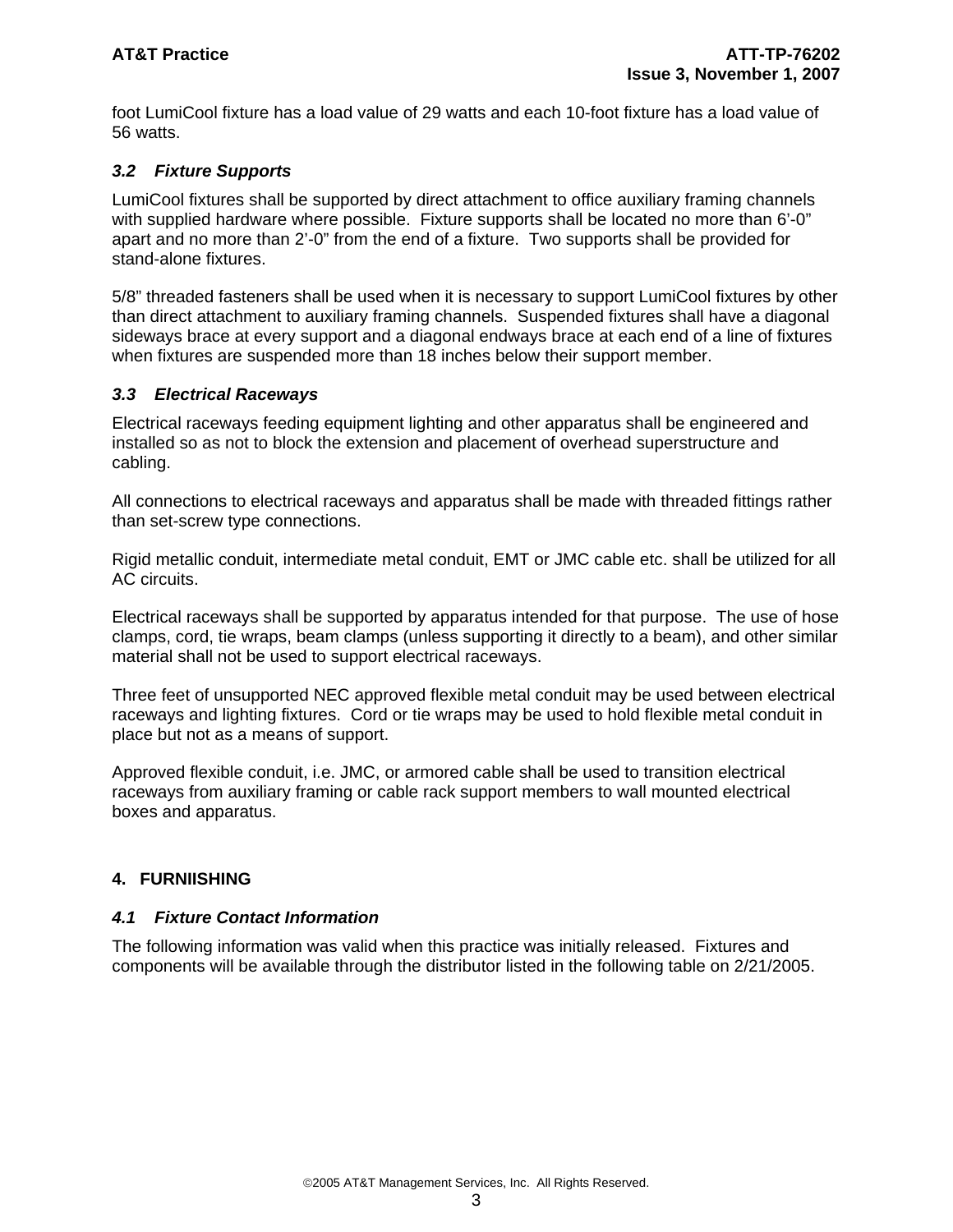| Manufacturer                       | Distributor                             |  |  |
|------------------------------------|-----------------------------------------|--|--|
| Columbia Lighting                  | Wiedenbach-Brown Co., Inc.              |  |  |
| 3808 N. Columbia Road, Building 29 | 10920 Ambassador Drive, Suite 321       |  |  |
| Spokane, WA 99216                  | Kansas City, MO 64153                   |  |  |
| (509) 924-7000                     | Lynn Hawkins, National Account Manager  |  |  |
|                                    | Tim Mays, AT&T Account Manager          |  |  |
|                                    | Ph: 800-908-8069                        |  |  |
|                                    | FAX: 800-371-8280                       |  |  |
|                                    | Distribution facilities are located in: |  |  |
|                                    |                                         |  |  |
|                                    | New Rochelle, NY                        |  |  |
|                                    | Chicago, IL                             |  |  |
|                                    | Milwaukee, WI                           |  |  |
|                                    | Yorba Linda, CA                         |  |  |
|                                    |                                         |  |  |

#### *4.2 Fixture Components*

Description: FIXTURE 10FT LAMP WITH MOUNTING STRUT SB APROMS 400163564 SNET PID 3587031 Supplier part # SBC110-132SM-LS18-A

Description: FIXTURE 5FT LAMP WITH MOUNTING STRUT SBC APROMS 400163572 SNET PID 3587032 Supplier part # SBC115-132SM-LS14-A

Description: AIR BOX APROMS 400163580 SNET PID 3587033 Supplier Part # SBC-AIR BOX

Description: FITTING REDUCER SBC-REDUCER APROMS 400163598 SNET PID 3587034 Supplier Part # SBC-REDUCER .

Description: END CAP APROMS 400163606 SNET PID 3587035 Supplier Part # SBC-CAP

## **5. INSTALLATION**

When approved by AT&T, typical arrangements shown on manufacturer's drawings may be varied to meet job requirements.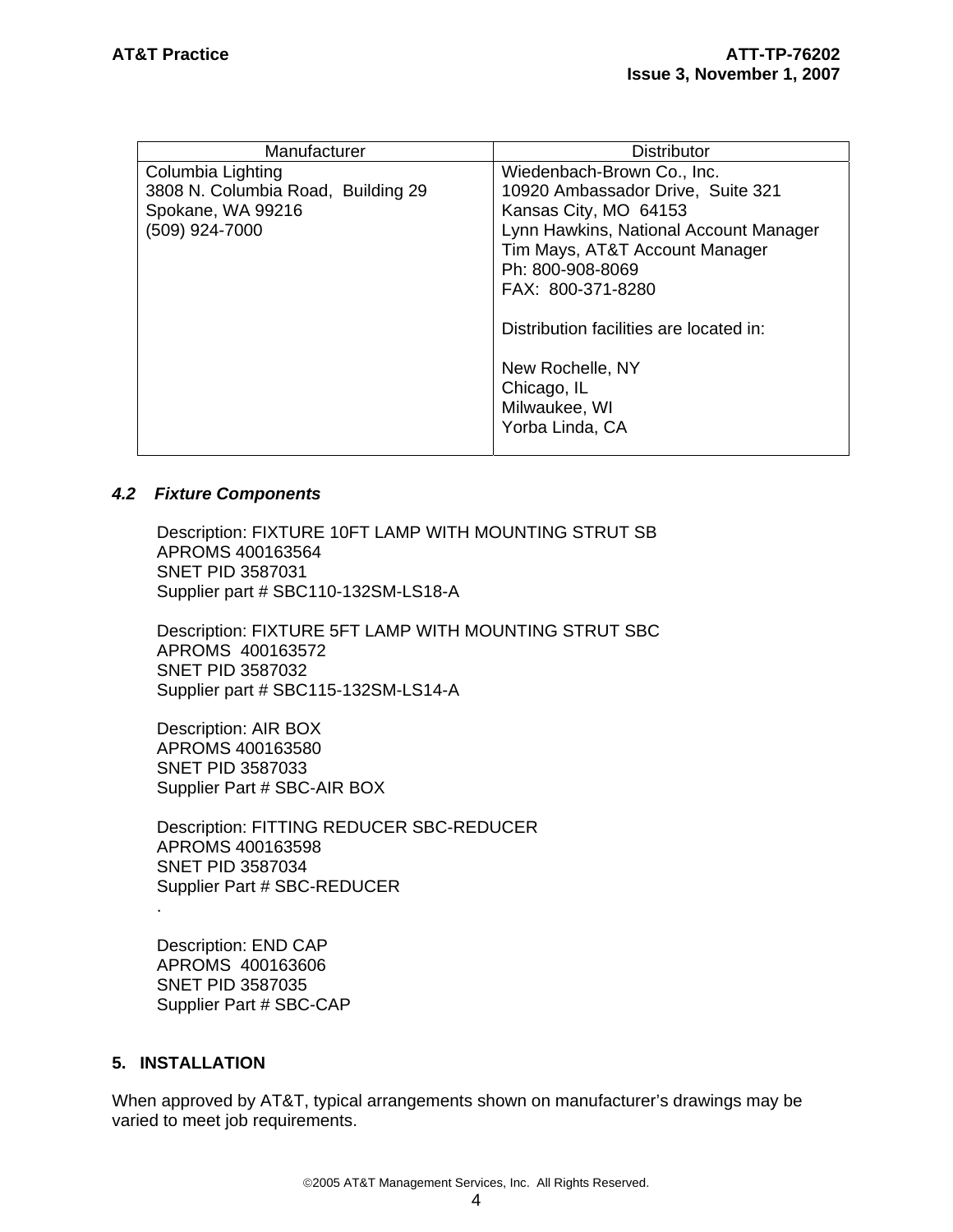The Installation Supplier shall ensure, as part of the evaluation of the installation, that all work has been done in accordance with the detail specifications or approved changes to the detail specifications.

As shown in Figure 2 the first LumiCool fixture in a lineup shall be oriented so its air duct interface is located away from the main cross aisle (start of lineup).

When flex ducting has been pre-hung on overhead HVAC ducts, it shall be routed to and attached to the air duct flange during installation of LumiCool fixture.

Air duct interface covers shall be left in place until flex ducting is installed.

Air duct interfaces shall not be blocked by cable racking or other obstructions.

All wiring, conduit and fixtures installed shall meet or exceed the requirements of the National Electrical Code (NEC) and local building codes.



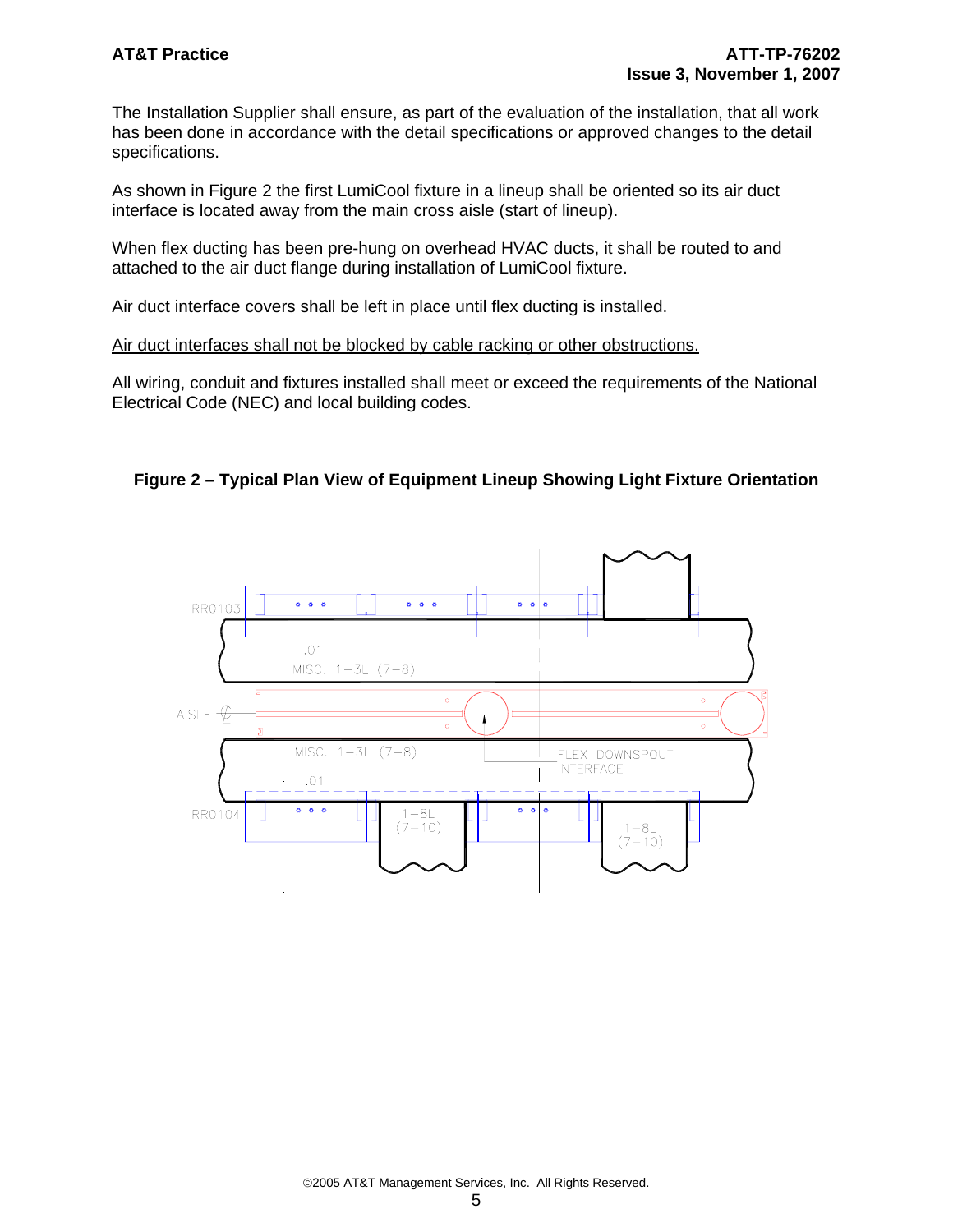#### **MANUFACTUER'S PRODUCT INFORMATION** 6.

## **Lumi Cool Equipment Aisle Light**



## $\mathbf{L}$

## $1'x 5'$  and  $1'x 10'$  Parabolic 1 Lamp Cross Section

#### **Features**

- . Narrow light distribution provides uniform aisle illumination from top of rack to floor.
- · Extra wide air slots quietly deliver conditioned air at 500cfm to keep equipment racks cool.
- . 10" round air inlets accept standard 10" duct or reducers.
- · Specifically designed to light aisleways for<br>telecommunications
- · Baffles within air slots provide uniform air distribution.
- 
- Integral strut along top of housing for simplified<br>installation and integration with existing structure.

#### Construction

Luminaire housing and endcaps are die formed code gauge<br>cold rolled steel. Aluminum louver is secured in open or closed position by four torsion spring latches. Integral latches connect and align fixtures mounted in a continuous row.

#### Finish

Painted parts are treated with a five stage phosphate bonding process and finished with a high temperature baked white enamel. Louver is low iridescent specular natural anodized aluminum with semi-specular matte cross baffles. Precise louver contours drive light downward for excellent illumination near the floor, while facets along the louver edge deliver high-angle light to the tops of racks near the fixture mounting plane.

#### **Air Handling**

A 10" round air inlet is provided every 5¢ along the top of the fixture housing. Covers can be removed to allow installation of air ducts, or left in place where inlets are unused. Air outlet is through 1%≤ slots on both sides of the luminaire louver.

#### **Installation - See Reverse**

Knockouts are furnished on top of fixture for electrical feed connections.

A plastic dust cover covering the louver is provided as standard, to eliminate construction dust and protect the lamps.

#### **Labels & Electrical**

All luminaires are listed with UL and bear UL fixture labels. Completely wired with standard class "P", thermally<br>protected, resetting, HPF, CBM, LE ballast. Sound rated A. A 6-wire harness with quick-connect plugs is furnished to permit continuous, in-row wiring from a single feed point.<br>Black, white and green wires are pre-wired to ballast and<br>fixture for grounded power feed. Blue, yellow and red wires are furnished but not connected for use in field-installed switching circuits or emergency power circuits. Cut plug off the first fixture in a row to hard-wire to branch circuit.

Patent pending.



www.columbialighting.com · 3808 N Sullivan Rd, Bldg 29 · Spokane, WA 99216 · (509) 924-7000